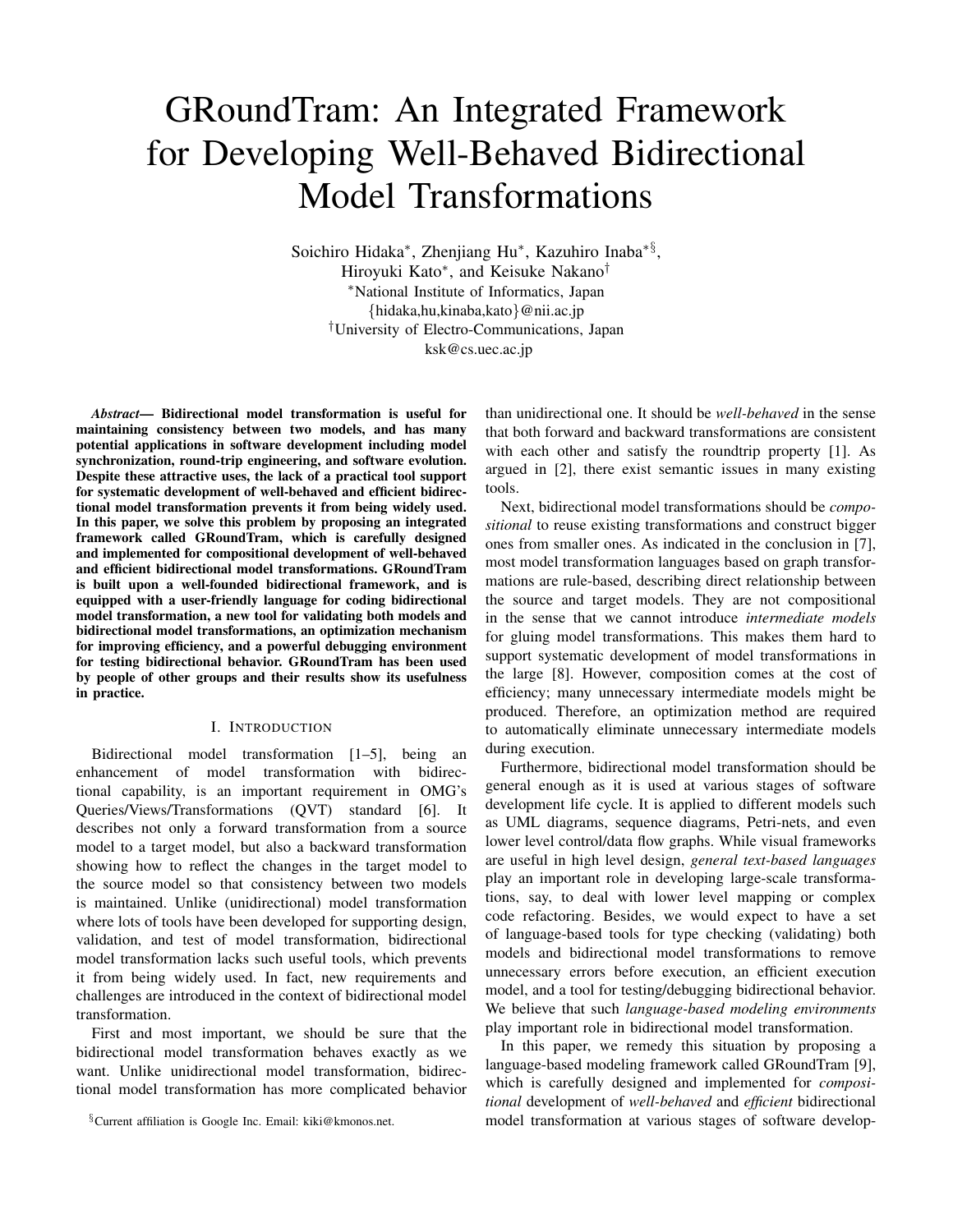ment. Our work is greatly inspired by recent research on bidirectional languages and automatic bidirectionalization in the programming language community [10–13]. In particular, it has been recently shown [14] that a graph query algebra UnCAL can be fully bidirectionalized. Each graph transformation in UnCAL has a clear bidirectional semantics and is guaranteed to be well-behaved.

This paper is about a successful application of the result of a bidirectional graph query algebra in the programming community to the construction of a framework for developing bidirectional model transformation in the software engineering community. Our main technical contributions are summarized as follows.

- *•* Well-Behavedness. We propose a novel *bidirectional graph contraction algorithm* so that we can build wellbehaved bidirectional model transformations upon the well-founded bidirectional UnCAL algebra. In fact, there is a gap between the UnCAL graphs and the models in model transformation: graphs in UnCAL are edgelabeled and their equality is defined by bisimulation, while models in model transformation may have labels on both edges and nodes and their equality is defined by unique identifiers. We close this gap so that every UnCAL graph has a bidirectional correspondence with a model.
- *•* Compositional. We design a UnQL<sup>+</sup>, a *purely functional languages* for developing large bidirectional model transformations in a *compositional* way. UnQL<sup>+</sup> is an extension of the graph query language UnQL [15] with new additional language constructs for graph transformation. We show that any  $UnQL^+$  program can be correctly translated to an UnCAL construct and inefficiency due to intermediate models in the composition can be automatically eliminated.
- *•* Languages-based IDE. We implement an integrated development environment GRoundTram, which has a novel tool for validating both models and bidirectional model transformations, an automatic optimization mechanism for improving efficiency, and a powerful debugging environment for testing bidirectional behavior. The system (including the sources, the documents, and many application examples) is available online [9], and has been and is being used by people of other groups for developing some nontrivial applications. Their results indicate its usefulness in practice.

#### II. OVERVIEW OF GROUNDTRAM

Figure 1 shows the basic functions the GRoundTram system provides.

#### *A. Input*

The input to the system is a source model together with its schema, a transformation described in  $UnQL^+$ , and a target model schema. The target model is produced by the forward transformation.

*•* Model. Models are represented by general edge-labeled graphs, which form a general representation of various







Fig. 2. A Class Diagram

models. As a concrete example, consider the class model diagram in Figure 2. It consists of three classes and two directed associations, and each class has a primary attribute. This model can be represented by the graph where information is moved from nodes to edges.

- *•* Model Schema (Metamodel). Each model has a structure. For instance, a class diagram has the following structure. A class diagram consists of classes and directed associations between classes. A class is indicated as persistent or non-persistent. It consists of one or more attributes, at least one of which must be marked as constituting the classes' primary key. An attribute type is of a primitive data type (e.g. String, Integer). An association specifies an inheritance relation between two classes. KM3 [16] is used to describe such a model structure, and its definition can be found in [9].
- *•* Model Transformation. (Forward) Model transformation is described compositionally in  $UnQL^+$ , a SQLlike graph query/transformation language. As an example, consider extracting all persistent classes from the class model \$*db*, and transforming them to tables by replacing *Attributes* by *Columns*. This can be described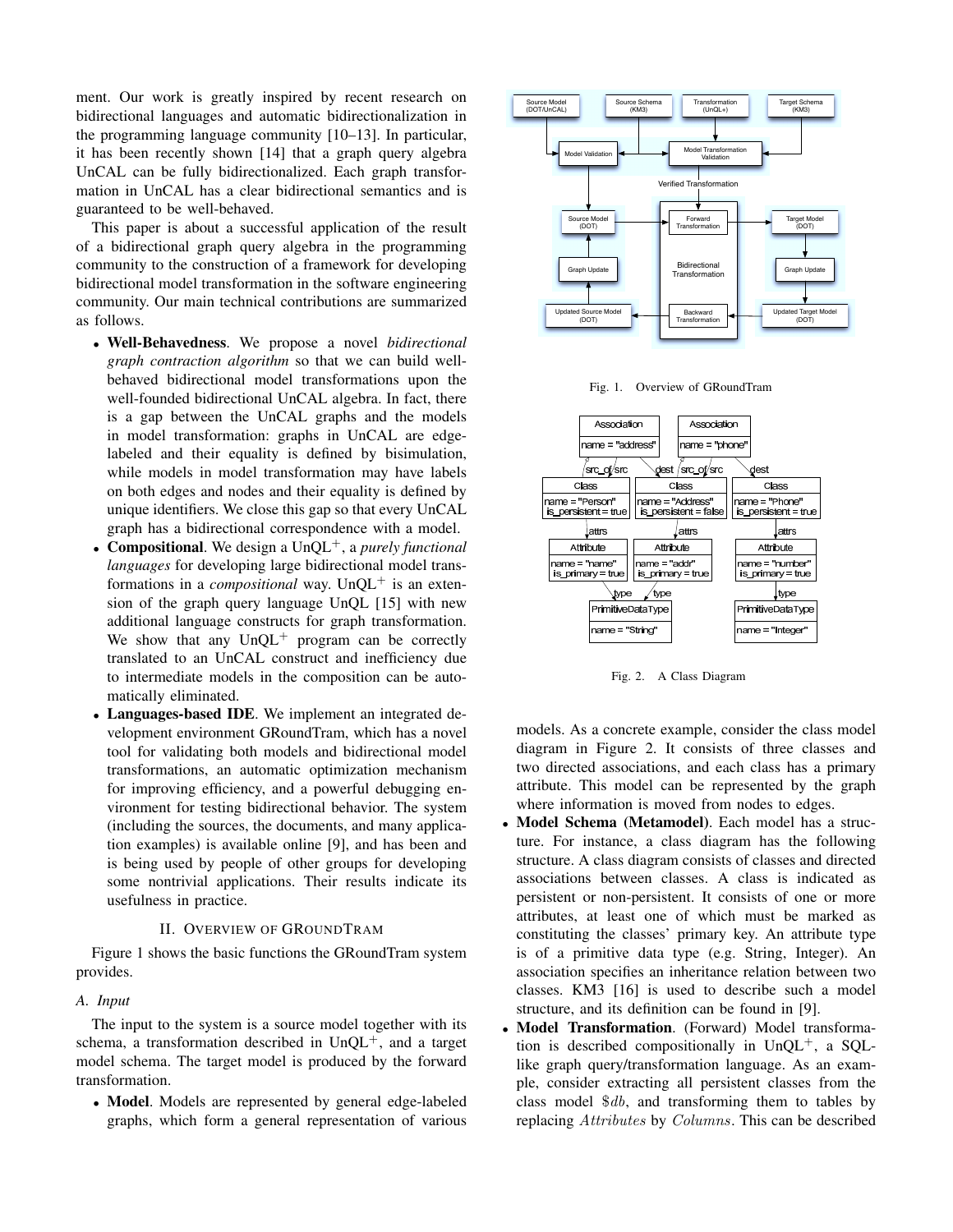compositionally as follows, where the intermediate model \$*persistentClass* is used in this composition.

```
select{tables : $table} where
$persistentClass in
   (* select classes *)
   (select $class where
      {Association.(src|dest).Class : $class} in $db,
      {is persistent : {Boolean : true}} in $class),
$table in
   (* replace Attribute *)
   (\text{replace} \text{ at } \text{trs} \rightarrow \text{\$} \text{g})by (select{Column : $a} where
          {attrs.Attribute : $a} in $persistentClass)
     in $persistentClass)
```
# *B. Validation*

In order to detect errors during development as early as possible and help users to develop a correct models and transformations, the GRoundTram system provides two types of validation mechanisms.

- *•* Model Validation. Conformance of the source and the target model to their associated schemas can be verified by the system. In particular after editing the models, it is important to check that they are in valid states.
- *•* Model Transformation Validation. Correct model transformations should always generate a target model conforming to the target schema from any source model satisfying the source schema.

While the model validation is quite standard, a general model transformation validation is more challenging but more useful in developing correct model transformation. As an instance of simple erroneous transformation, suppose the user made an error writing **select** \$*a* instead of **select** *{Column* : \$*a}* in the previous example. Its outputs do not conform to the schema and hence reported by the system. The check is *automatic* and *static*. Users neither have to provide any test cases by hand nor execute the transformation for testing; the system automatically finds out and displays an example of a source model that reveals the problem (in this case, a class model containing at least one persistent class).

# *C. Bidirectional Transformation*

The GRoundTram system is unique in its execution of wellbehaved bidirectional transformation, as seen in the lower part of Figure 1.

- *•* Forward Transformation. After the user specified the source model and the  $UnOL^+$  model transformation, by running the transformation with the model set to \$*db* variable, the target model is computed. Like the source model, the target model can also be exported in the standard DOT format and be edited.
- *•* Backward Transformation. The most distinct feature of GRoundTram is the automatic derivation of backward transformations that appropriately propagate modifications on target models to source graphs. There is no need to maintain two separate transformations and to worry about their consistency. Users just write a forward



Fig. 3. GUI of GRoundTram

transformation from one model to another in a compositional way, and a corresponding backward transformation is automatically derived.

## III. IMPLEMENTATION OF GROUNDTRAM

## *A. Graphic User Interface*

The GRoundTram system combines all the functions as an integrated framework with a user-friendly GUI (Figure 3). The user loads a source graph (displayed in the left pane) and a bidirectional transformation written in  $UnQL<sup>+</sup>$ . Once they are loaded, forward transformation can be conducted by pushing the "forward" button (right arrow icon). The target graph appears on the right pane. User can graphically edit the target graph and apply backward transformation by pushing the "backward" button (left arrow icon). Source graph can be edited as well, of course. User can optionally specify the source schema and the target schema, and can run validation by pushing the check button on both panes. The transformation itself can also be checked.

For ease of debugging/understanding behavior of bidirectional computation between two models, *trace information* is instantly displayed between source and target (red part in Figure 3). If subgraphs on either pane are selected, corresponding subgraphs on the other pane are also highlighted. This helps users to understand how modification on the target affects that on the source, and vice versa.

# *B. System Architecture*

Figure 4 depicts the architecture of the system. We provide a new model transformation language  $UnOL^+$ , and we accept models that are described by edge-labeled graphs which are general enough to capture various kinds of models. We implement the GRoundTram system upon the powerful engine of bidirectional UnCAL, where a set of language-based tools have been developed: a bidirectional interpreter [14], a graph and graph transformation verifier [17], an optimizer to improve efficiency [18], and a checker of valid updates in the backward transformation [19]. The key contributions in this implementation are (1) a translation of  $UnQL<sup>+</sup>$  to UnCAL to enable use of the engine of bidirectional UnCAL, and (2) a bidirectional graph contraction algorithm for contracting